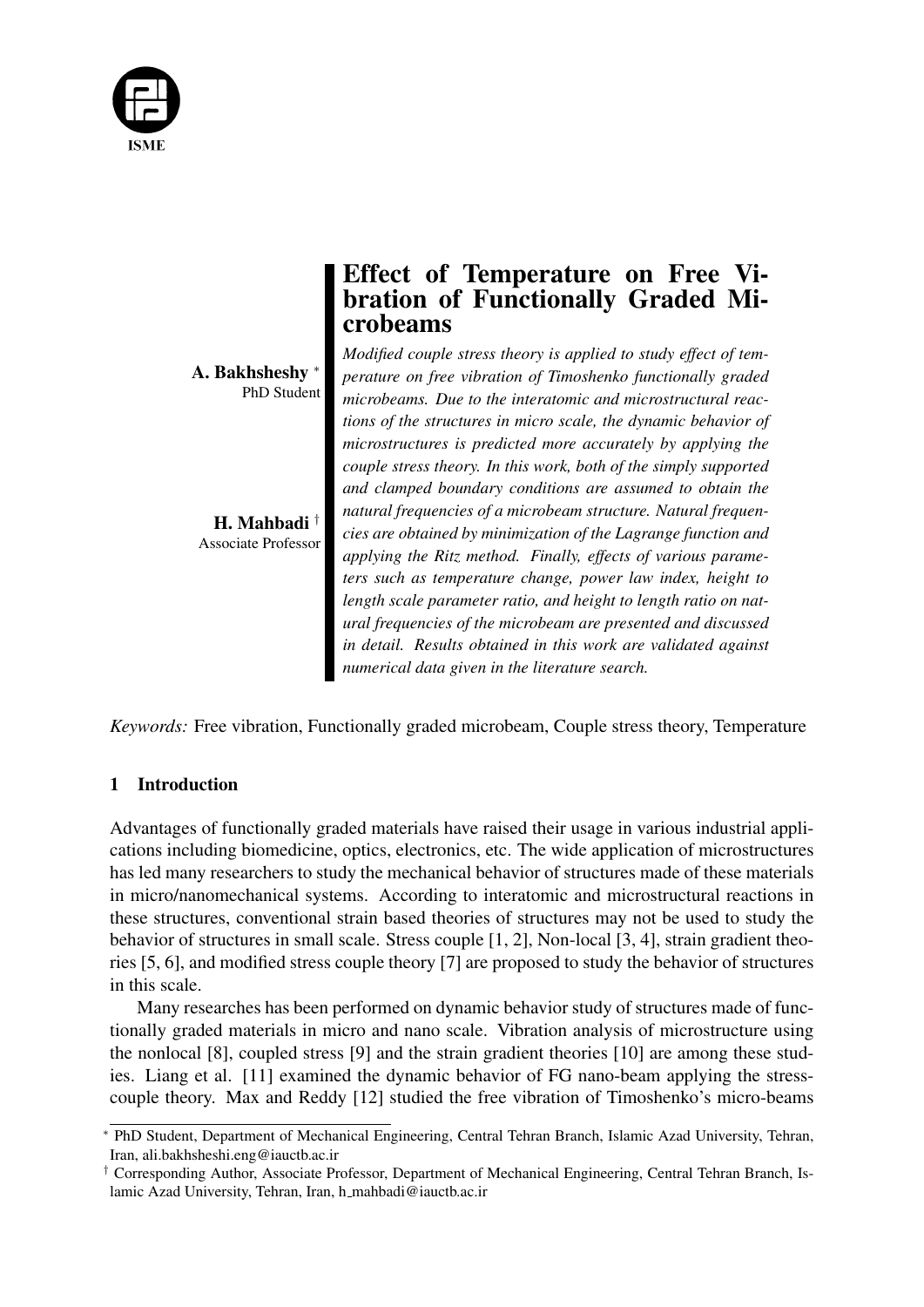and obtained their natural frequencies for two different boundary conditions by applying the stress-couple theory. Liang et al. [13] studied the temperature effect on buckling and natural frequency of nanobeams made of homogeneous isotropic materials. Asgari et al. [14] utilized the stress-couple theory to analyze the nonlinear vibration of isotropic beams. Salamat et al. [15] studied the dynamic and static behavior of FG microbeam by modification of third order shear deformation theory with stress-couple theory. Ebrahimi et al. [16] studied the thermal buckling and free vibration analysis of size dependent Timoshenko FG nanobeams in thermal environments. The nonlocal elasticity theory of Eringen is used to obtain the natural frequencies of the nanobeam. Lee et al. [17] analyzed the thermal effect on vibration frequency of a scanning thermal microscope cantilever probe using the Timoshenko beam theory. Soh et al. [18] developed a generalized solution to the coupled thermoelastic vibration of a microscale beam resonator induced by pulsed laser heating. Park and Gao. [19] investigated the static and dynamic problems of size-dependent Euler-Bernoulli microbeams by modified couple stress theory. The dynamic problems of Euler-Bernoulli beams are solved analytically based on the modified couple stress theory by Kong et al.[20]. The free and forced vibration of a laminated functionally graded beam of variable thickness under thermally induced initial stresses is studied by Xiang et al. [21] within the framework of Timoshenko beam theory. Arefi and Zenkour presented an analytical solution for vibration and bending analysis of the three-layerd curved nanobeam [22]. They also studied the vibration and bending analysis of sandwich microbeam with two and three-layer integrated piezo-magnetic face sheets [23, 24]. Using the strain gradient theory, free vibration of functionally graded microbeams is studied by Ansari et al. [25].

According to the literature review, the effect of temperature on free vibration of functionally graded microbeams is not studied previously. This paper, studies the effect of temperature on free vibration of FG microbeams using the Timoshenko assumptions and applying the modified stress-couple theory. The Lagrange function is obtained by the kinetic and potential energies of the beam. Minimizing the Lagrange function using the Ritz method, natural frequencies of the beam are obtained. Simplifying the problem to the homogeneous material, the thermal effects on natural frequencies are compared with results of [13]. Also neglecting the effect of temperature, natural frequencies of FG microbeam are compared with those given by Ref. [25]. The natural frequencies obtained by simplification to homogeneous material and neglecting the temperature effects are well compared with data given in literature search. The results show that the temperature has significant effect on natural frequencies of microbeams made of functionally graded materials.

## 2 Mathematical formulation

Figure (1) shows a beam of length L and thickness  $h$  made of functionally graded materials. Material properties of the beam varies through the thickness and obeys the fraction ratio's law.

$$
V_c + V_m = 1\tag{1}
$$

Where,  $V_c$  and  $V_m$  are volume fractions of ceramic and metal. It is assumed that the bottom of the beam  $z = -\frac{h}{2}$  $\frac{h}{2}$  is pure ceramic and the top of the beam  $z = \frac{h}{2}$  $\frac{h}{2}$  is pure metal. According to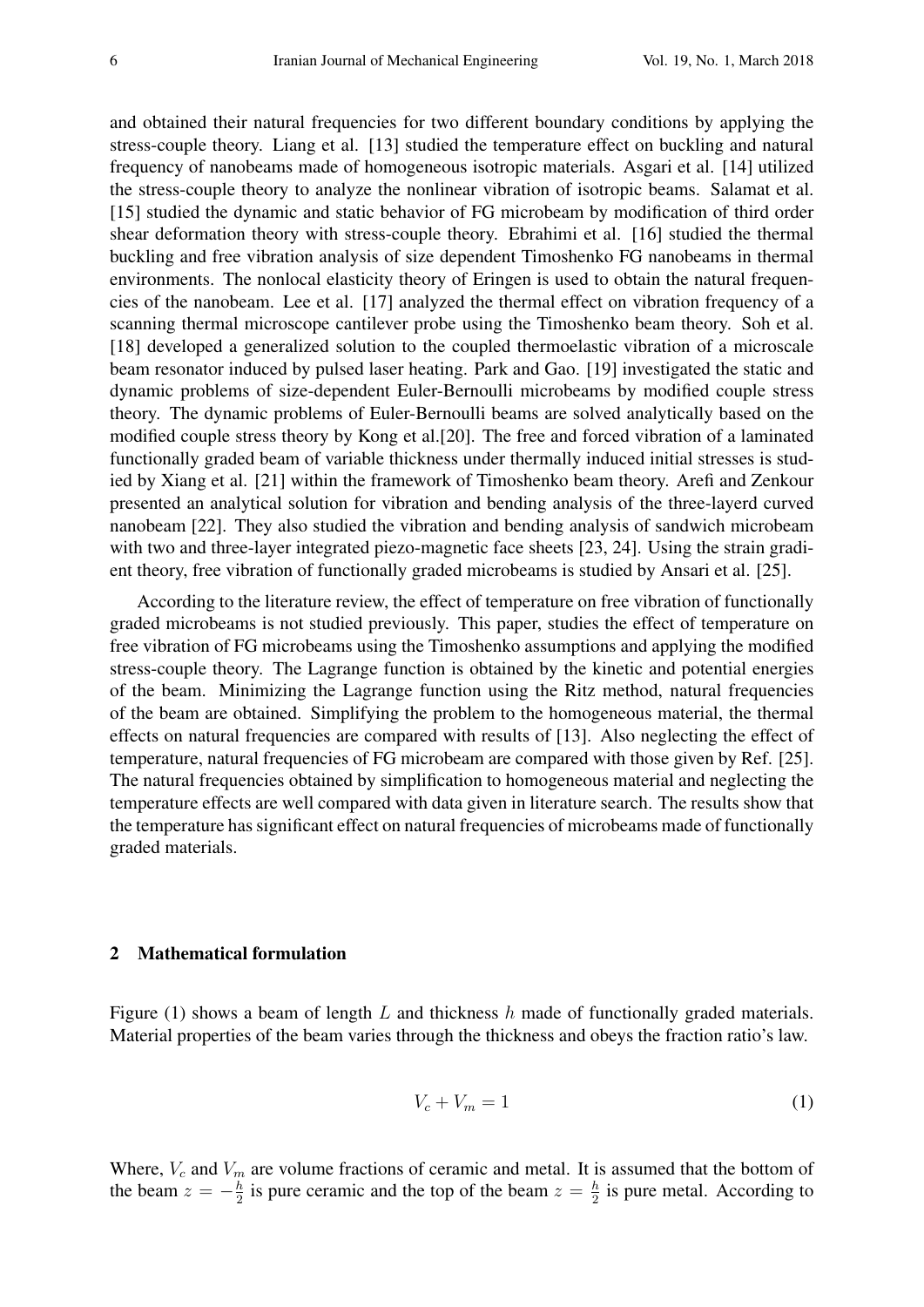

Figure 1 Geometry of the FG-Microbeam

the fraction ratio law, the variation of material properties of the beam through its thickness is

$$
E(z) = (E_c - E_m)(\frac{z}{h} + \frac{1}{2})^{\beta} + E_m
$$
 (2)

$$
\alpha(z) = (\alpha_c - \alpha_m)(\frac{z}{h} + \frac{1}{2})^{\beta} + \alpha_m \tag{3}
$$

$$
\rho(z) = (\rho_c - \rho_m)(\frac{z}{h} + \frac{1}{2})^{\beta} + \rho_m
$$
\n(4)

where  $\rho_m$  and  $\rho_c$  are densities,  $E_m$  and  $E_c$  are modulus of elasticity, and  $\alpha_m$  and  $\alpha_c$  are thermal expansion coefficient of metal and ceramic respectively. The parameter  $\beta$  is volume fraction power. Applying the stress-couple theory developed by Yang et al. [7], the strain energy  $U_s$  in an isotropic linear elastic material which occupies the region  $L$  is

$$
U_s = \int_V (\sigma_{ij}\epsilon_{ji} + m_{ij}\chi_{ji})dV
$$
\n(5)

where  $\sigma_{ij}$  is the Cauchy stress tensor. Definition of infinitesimal strain tensor  $\epsilon_{ij}$ , symmetric curvature tensor  $\chi_{ij}$ , and deviatoric part of stress-couple tensor  $m_{ij}$  is

$$
\epsilon_{ij} = \frac{1}{2}(u_{i,j} + u_{j,i})
$$
\n(6)

$$
\chi_{ij} = \frac{1}{2}(\theta_{i,j} + \theta_{j,i})
$$
\n(7)

$$
m_{ij} = 2l^2 \mu \chi_{ij} \tag{8}
$$

In Eqs. (6) through (8),  $u_i$  is the displacement field,  $\mu$  is the shear modulus and l is the material length scale parameter. The rotation vector  $\theta_i$  is

$$
\theta_i = -\frac{1}{2} \varepsilon_{ijk} u_{j,k} \tag{9}
$$

Wherein,  $\varepsilon_{ijk}$  is permutation symbol.

Based on the Timoshenko beam theory, displacements  $u_1$  and  $u_3$  of the beam along the x and z axis are defined as

$$
u_1(x, z, t) = z\phi(x, t)
$$
  
\n
$$
u_3(x, z, t) = w(x, t)
$$
\n(10)

where  $\phi$  is the transverse rotation about the normal axis y. Substituting the displacement field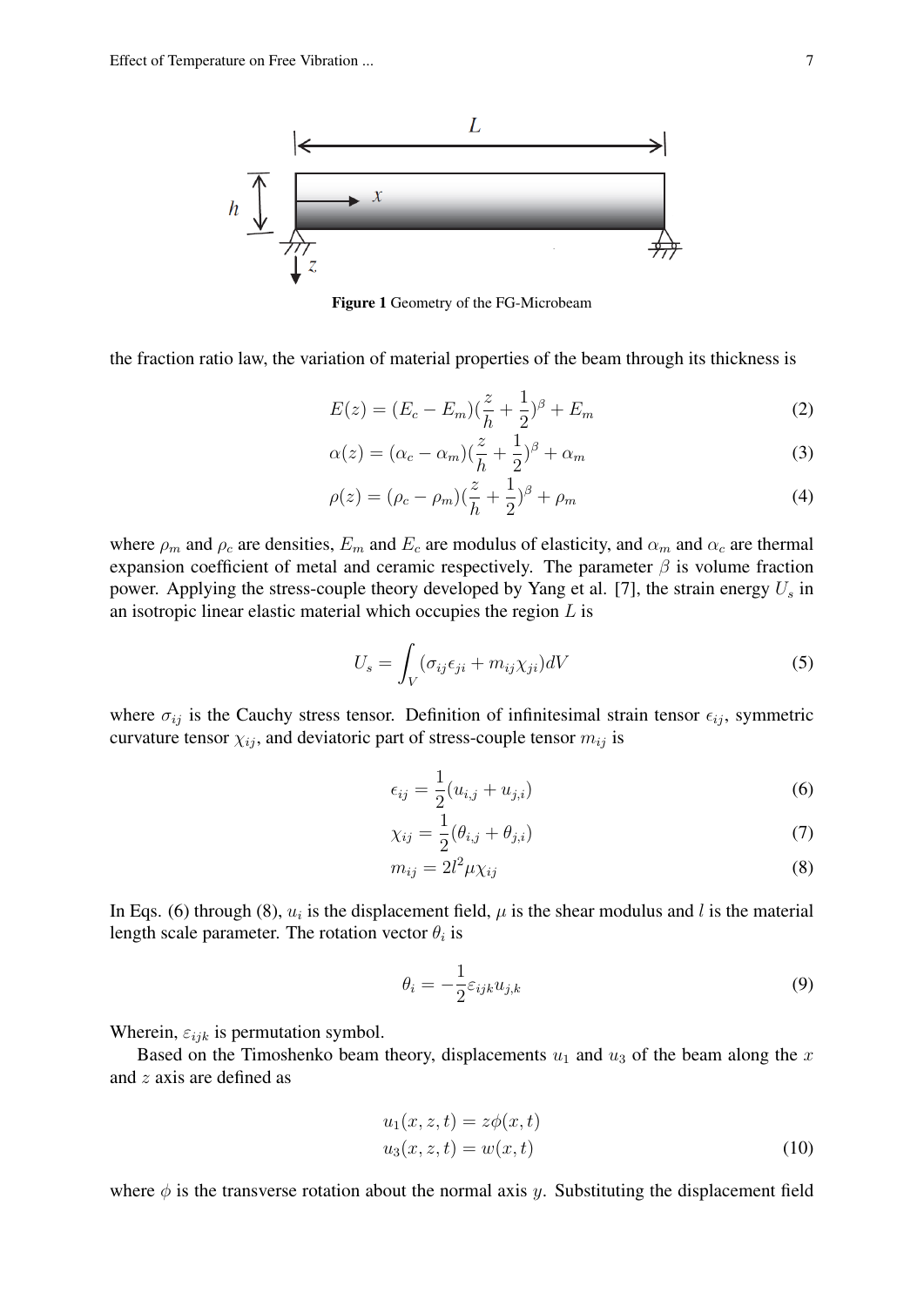(10) into strain tensor (7), the strain-displacement equations are found as follow

$$
\epsilon_{xx} = z \frac{\partial \phi}{\partial x} \n\epsilon_{xz} = \frac{1}{2} (\frac{\partial w}{\partial x} + \phi) \n\epsilon_{yy} = \epsilon_{zz} = \epsilon_{yz} = \epsilon_{xy} = 0
$$
\n(11)

According to Eq. (10), components of the rotation vector in Eq. (9) are

$$
\theta_y = \frac{1}{2} (\phi - \frac{\partial w}{\partial x})
$$
  
\n
$$
\theta_x = \theta_z = 0
$$
\n(12)

and components of the symmetric curvature tensor according to the Timoshenko beam theory are

$$
\chi_{xy} = \frac{1}{4} \left( \frac{\partial \phi}{\partial x} - \frac{\partial^2 w}{\partial x^2} \right)
$$
  

$$
\chi_{xx} = \chi_{yy} = \chi_{zz} = \chi_{yz} = \chi_{xz} = 0
$$
 (13)

Substituting Eq. (13) into Eq. (8), the only nonzero component of deviatoric stress-couple tensor is

$$
m_{xy} = \frac{l^2 \mu}{2} \left( \frac{\partial \phi}{\partial x} - \frac{\partial^2 w}{\partial x^2} \right)
$$
 (14)

Applying the generalized elastic stress-strain constitutive law, stress components of the FG nanobeam corresponding to strain components given in Eq. (11) are

$$
\sigma_{ij} = 2\mu(z) \epsilon_{ij} + [\lambda(z)\epsilon_{kk} - (3\lambda(z) + 2\mu(z))\alpha(z)\Delta T] \delta_{ij}
$$
\n(15)

where

$$
\lambda = \frac{E(z)(1-\nu)}{(1+\nu)(1-2\nu)}, \mu = \frac{E(z)}{2(1+\nu)}
$$
\n(16)

Substituting conditions gieven in Eq. (11) into Eq. (15) results

$$
\sigma_{xx} = \frac{E(z)(1-\nu)}{(1+\nu)(1-2\nu)} \epsilon_{xx} - \frac{E(z)}{(1-2\nu)} \alpha(z) \Delta T
$$

$$
\sigma_{xz} = \frac{E(z)}{(1+\nu)} \epsilon_{xz}
$$
(17)

Upon substitution the stress, strain, symmetric curvature and deviatoric stress-couple tensors into Eq. (5), the strain energy is obtained. Now, the strain energy is divided into thermal and mechanical parts as follows

$$
U_S = U_m + U_T \tag{18}
$$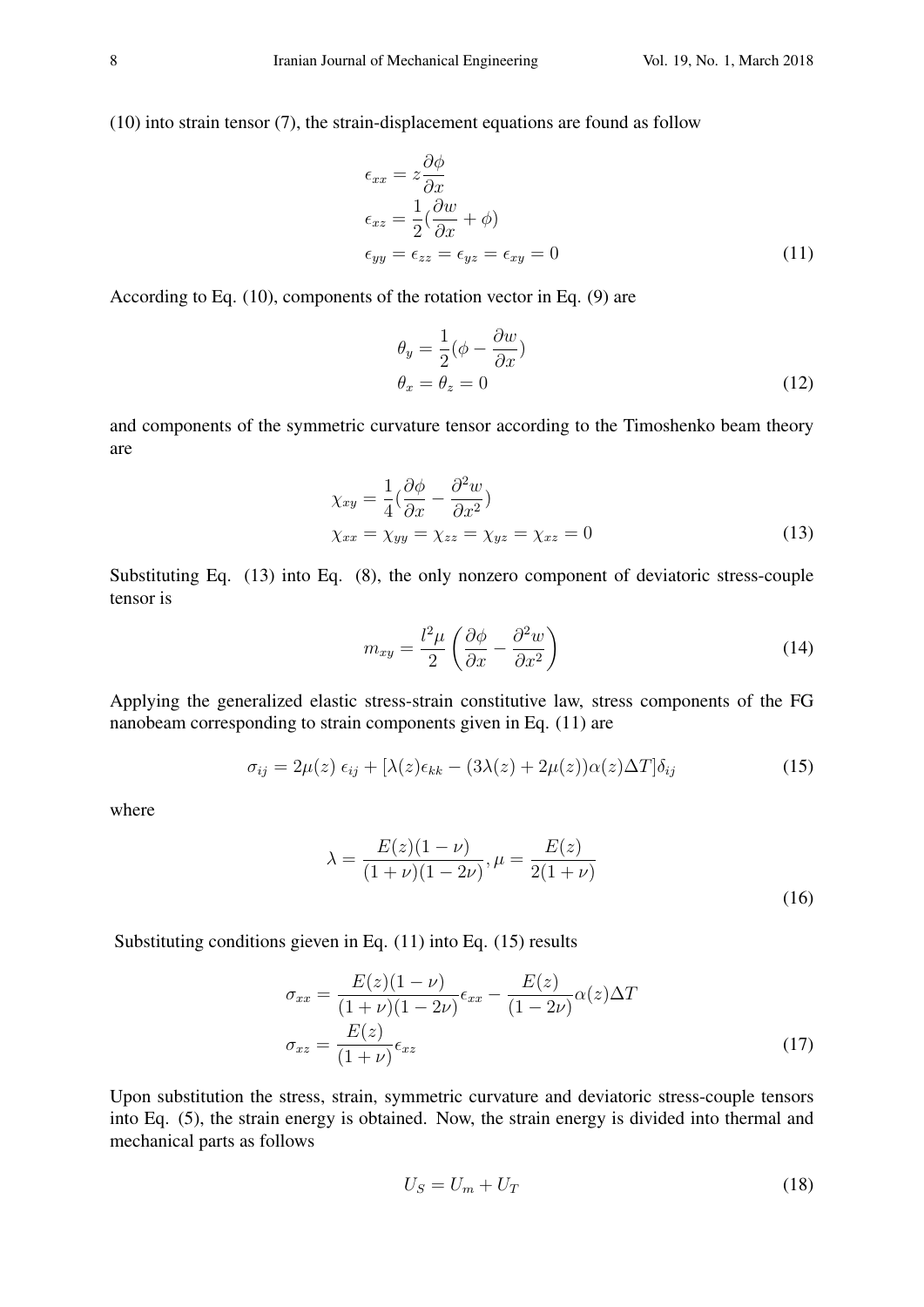where the thermal strain energy  $U_T$  and mechanical strain energy  $U_m$  are

$$
U_m = \frac{1}{2} \int_0^L [M_x(\frac{\partial \phi}{\partial x}) + Q_x(\frac{\partial w}{\partial x} + \phi) + \frac{1}{2} Y_{xy}(\frac{\partial \phi}{\partial x} - \frac{\partial^2 w}{\partial x^2})] dx \tag{19}
$$

$$
U_T = \frac{1}{2} \int_0^L -A_{11} \Delta T (\frac{\partial w}{\partial x})^2 dx
$$
\n(20)

In Eqs. (19) and Eq. (20), the bending moment  $M_x$ , the shear force  $Q_x$  and the torque coupling  $Y_{xy}$  are

$$
M_x = \int_{-h/2}^{h/2} \sigma_{xx} z \, dz = D_{11} \left(\frac{\partial \phi}{\partial x}\right) \tag{21}
$$

$$
Y_{xy} = \int_{-h/2}^{h/2} m_{xy} dz = \frac{1}{2} l^2 A_{55} \left(\frac{\partial \phi}{\partial x} - \frac{\partial^2 w}{\partial x^2}\right)
$$
(22)

$$
Q_x = \int_{-h/2}^{h/2} \sigma_{xz} dz = A_{55} \left(\frac{\partial w}{\partial x} + \phi\right)
$$
 (23)

Constants  $A_{11}$ ,  $A_{55}$  and  $D_{11}$  are obtained by calculating the following integrals.

$$
A_{55} = \int_{-h/2}^{h/2} \frac{E(z)}{2(1+\nu)} dz
$$
 (24)

$$
[A_{11}, D_{11}] = \int_{-h/2}^{h/2} \frac{E(z)(1-\nu)}{(1+\nu)(1-\nu)} \alpha(z)[1, z^2] dz
$$
 (25)

By taking into account the rotational inertia, the kinetic energy of the FG nanobeam is

$$
K = \frac{1}{2} \int_{\Lambda} \rho(z) (\dot{u}_1^2 + \dot{u}_3^2) d\Lambda = \frac{1}{2} \int_0^L [I_1(\dot{u}_1^2) + I_1(\dot{w}^2) + I_2(\dot{\phi}_1^2)] dz \tag{26}
$$

Wherein,

$$
[I_1, I_2] = \int_{-h/2}^{h/2} \rho(z)[1, z^2] dx
$$
 (27)

The boundary conditions for a beam with both end simply supported are

$$
u_1 = w = \frac{\partial \phi}{\partial x} = M_x = 0
$$
 at  $x = 0$  and  $x = L$  (28a)

and for both end clamped are

$$
u_1 = w = \phi = 0
$$
 at  $x = 0$  and  $x = L$  (28b)

To meet the simply support boundary conditions (28a),  $u_3$  and  $\phi$  are assumed as

$$
u_1 = \sum_{n=1}^{N} A_n(t) \sin(\frac{n\pi x}{L})
$$
  
\n
$$
u_3 = \sum_{n=1}^{N} B_n(t) \sin(\frac{n\pi x}{L})
$$
  
\n
$$
\phi = \sum_{n=1}^{N} C_n(t) \cos(\frac{n\pi x}{L})
$$
\n(29)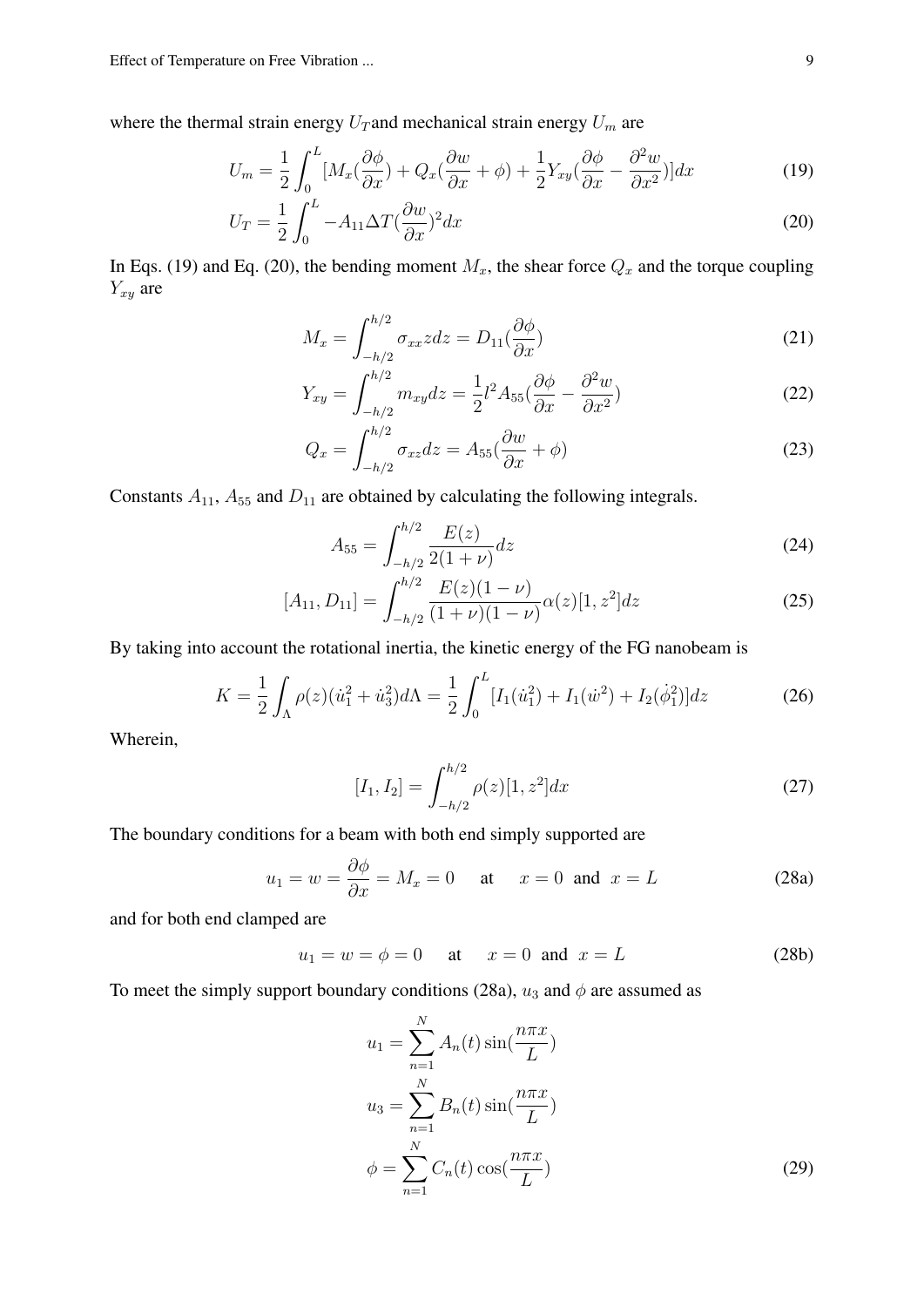and for clamped boundary conditions (30), they are assumed as

$$
u_1 = \sum_{n=1}^{N} A_n(t) \sin(\frac{n\pi x}{L})
$$
  
\n
$$
u_3 = \sum_{n=1}^{N} B_n(t) \sin(\frac{n\pi x}{L})
$$
  
\n
$$
\phi = \sum_{n=1}^{N} C_n(t) \sin(\frac{n\pi x}{L})
$$
\n(30)

The multipliers  $A_n(t)$ ,  $B_n(t)$  and  $C_n(t)$  in Eqs. (29) and (30) are calculated using the Ritz method. To this aim, the Lagrangian function is defined as

$$
\mathcal{L} = K - U_s \tag{31}
$$

According to Hamilton's principle, the integral of Lagrangian function should be stationary through the motion of the beam. Applying the Ritz method with the solution given in Eqs. (29) and (30), the functional of Lagrangian (31) is extermized with respect to coefficients  $A_n(t)$  $B_n(t)$  and  $C_n(t)$  as follows

$$
\frac{\partial \mathcal{L}}{\partial A_n} = 0, \quad \frac{\partial \mathcal{L}}{\partial B_n} = 0, \quad \frac{\partial \mathcal{L}}{\partial C_n} = 0 \tag{32}
$$

Substitution of Eqs. (29) and (30) into Eqs. (19), (20) and (26) and satisfying conditions (32), results

$$
([K] - \omega^2[M])\{q\} = 0
$$
\n(33)

In this equation,  $\omega$  is the natural frequency,  $[M]$  is the mass matrix,  $[K]$  is the stiffness matrix. Stiffness and mass matrixes are composed of  $(3 \times 3)$  sub-matrices and the elements of these sub-matrices are given in appendix. Sub-matrices in [K] and [M] are  $(N \times N)$  matrices. Eqs. (33), is s a set of linear and simultaneous algebraic equations. In this equation q is vector of the constants as shown in following equation.

$$
\{q\} = \{A_n, B_n, C_n\}^T
$$
\n(34)

Solving the system of Eqs. (34), the natural frequencies and the vector of constants are determined.

## 3 Validation

Results obtained in this paper are compared with results of Ansari et al. [25] for a FG microbeam made of AL/Sic at room temperature and results of Liang et al. [13] for an isotropic microbeam at various temperatures. In Table (1), normalized natural frequencies obtained for various volume fraction powers  $\beta$  are compared between current work and Ref. [25] for the simply supported Timoshenko FG microbeam. In Ref. [25], the strain gradient theory excluding the thermal effect is applied to the microbeam with material properties  $E_{Al} = 70 \; GPa$ ,  $\nu_{Al} = 0.3$ ,  $\rho_{Al} = 2702 \ kg/m^3$  for metal (Aluminium),  $E_{Sc} = 427 \ GPa$ ,  $\nu_{Sc} = 0.17$ ,  $\rho_{Sc} = 3100 \ kg/m^3$ for ceramic (SiC), the thickness to length ratio  $h/L = 0.1$  and the length scale parameter  $l = 17.6 \ \mu m$ . In present work the gradient of the poisson's ratio through the thickness of the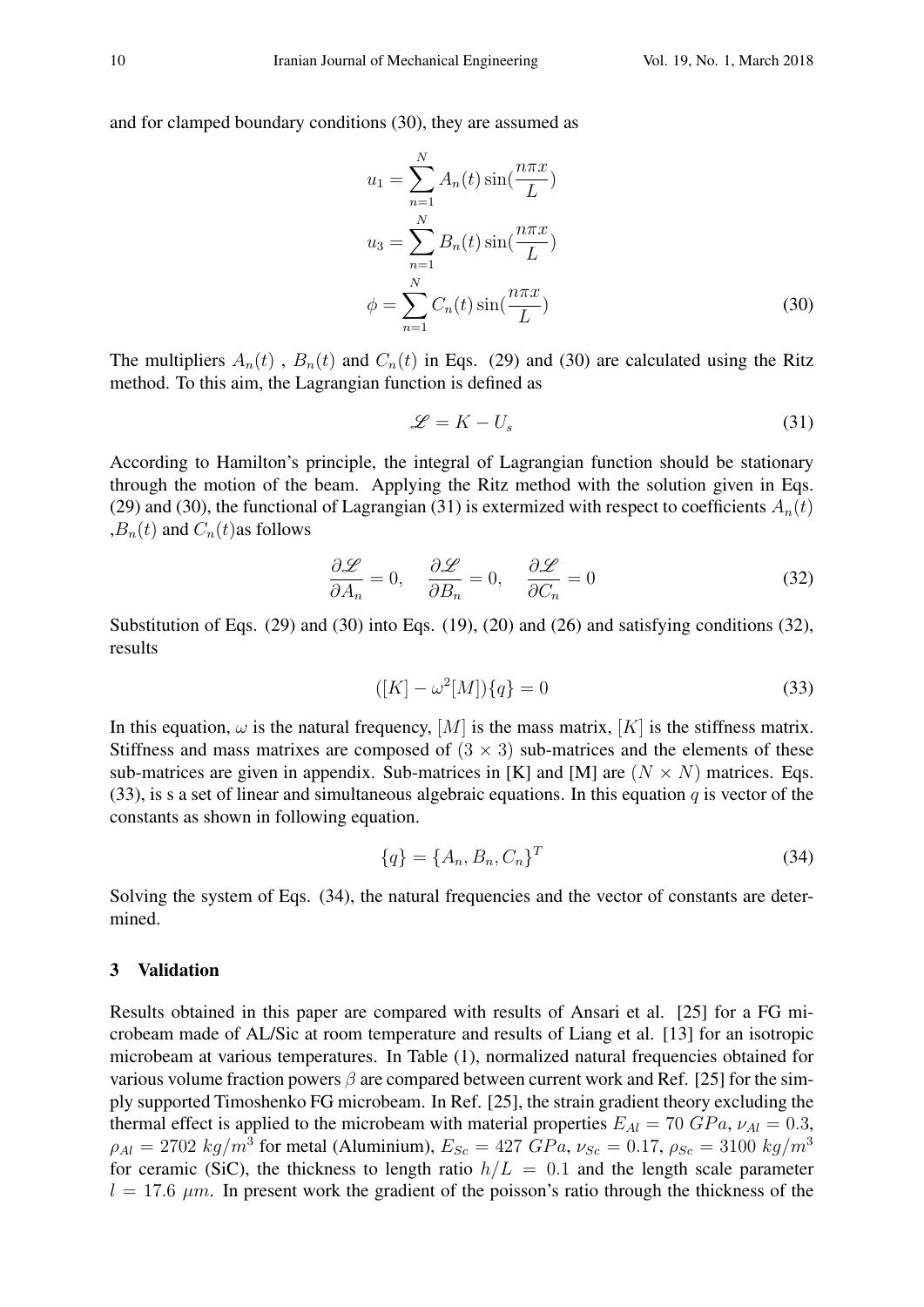Table 1 Comparison of normalized natural frequency  $\tilde{\omega}$  between current work and Ref. [25]

| Source  | 01 | 06 | $\perp$ |                                                            | $\infty$ |
|---------|----|----|---------|------------------------------------------------------------|----------|
|         |    |    |         | Ref. [25] 0.8538 0.7619 0.6084 0.5470 0.5100 0.4332 0.3863 |          |
| Present |    |    |         | 0.8657 0.8327 0.7286 0.6658 0.61935 0.4873 0.4441          |          |

**Table 2** Comparison of first three normalized natural frequencies  $\tilde{\omega}$  with Ref. [13]

| $\omega$   | Source    | $\Omega$ | 20                   | 40     | 60     | 80     | 100    |
|------------|-----------|----------|----------------------|--------|--------|--------|--------|
| $\omega_1$ | Present   | 0.3567   | 0.3415 0.3257 0.3091 |        |        | 0.2915 | 0.2727 |
|            | Ref. [13] | 0.3478   | 0.3322 0.3159 0.2986 |        |        | 0.2804 | 0.2608 |
| $\omega_2$ | Present   | 1.4098   | 1.3950 1.3802        |        | 1.3651 | 1.3499 | 1.3345 |
|            | Ref. [13] | 1.2890   | 1.2727 1.2562        |        | 1.2394 | 1.2225 | 1.2053 |
| $\omega_3$ | Present   | 3.1107   | 3.0963               | 3.0818 | 3.0673 | 3.0527 | 3.0381 |
|            | Ref. [13] | 2.6277   | 2.6099               | 2.5920 | 2.5739 | 2.5558 | 2.5374 |

beam is neglected and the poisson's ratio is assumed to be  $\nu = 0.38$ . In Table(1), the values of normalized natural frequency of FG-Nanobeam  $(\tilde{\omega})$  with various volume fraction powers and double hinged (H-H) boundary conditions are compared with results of Ref. [25]. It is assumed that the ratio of thickness to length is  $h/L = 0.1$  and temperature change is  $\Delta T = 0^0 C$ . It can be seen that the results from this study are well compared to those given in Ref. [25]. In normalized natural frequency  $\tilde{\omega}$  is defined as  $\tilde{\omega} = \omega L \sqrt{I/A}$ . Where, I and A are

$$
A = \int_{-h/2}^{h/2} \frac{E_{AL}(1 - \nu)}{(1 - 2\nu)(1 + \nu)} dz
$$
  

$$
I = \int_{-h/2}^{h/2} \rho_{AL} dz
$$
 (35)

 $E_{Al}$  and  $\rho_{AL}$  are elastic modulus and density of Aluminium.

In Table (2), first three normalized natural frequencies of a simply supported isotropic microbeam obtained in present work is compared with results of Liang et al. [13] for various values of temperature change. The beam data are  $E = 1.44 \; GPa$ ,  $\rho = 1220 \; kg/m^3$ ,  $\nu = 0.38$ , length scale parameter  $l = 17.6 \ \mu m$ , thickness to length scale parameter ratio  $h/l = 2$ , thickness to length ratio  $h/L = 0.1$  and coefficient of thermal expansion  $\alpha = 54 \times 10^{-6}/^{\circ}C$ . Results of data given in Table (2) shows close agreement between data of present work and Ref. [13].

#### 4 Results and discussion

In this paper the temperature effect on natural frequencies of a simply supported FG-micro beam made of Al/Sic materials is studied. The material properties of the beam for all results represented in this section are the same as given for the Table (1) and the length scale parameter is assumed to be  $l = 16 \mu m$ .

Tables (3) and (4) show the effect of temperature, on first natural frequency of a double hinged (H-H) FG microbeam. The thermal expansion coefficient is  $\alpha = 54 \times 10^{-6}/^{\circ}C$ . Data of these tables show that, increasing the temperature decreases the fundamental frequencies of the beam. Also, increasing the volume fraction power decreases natural frequencies. This is due to the fact that the percentage of metal increases with increase in volume fraction power. Increase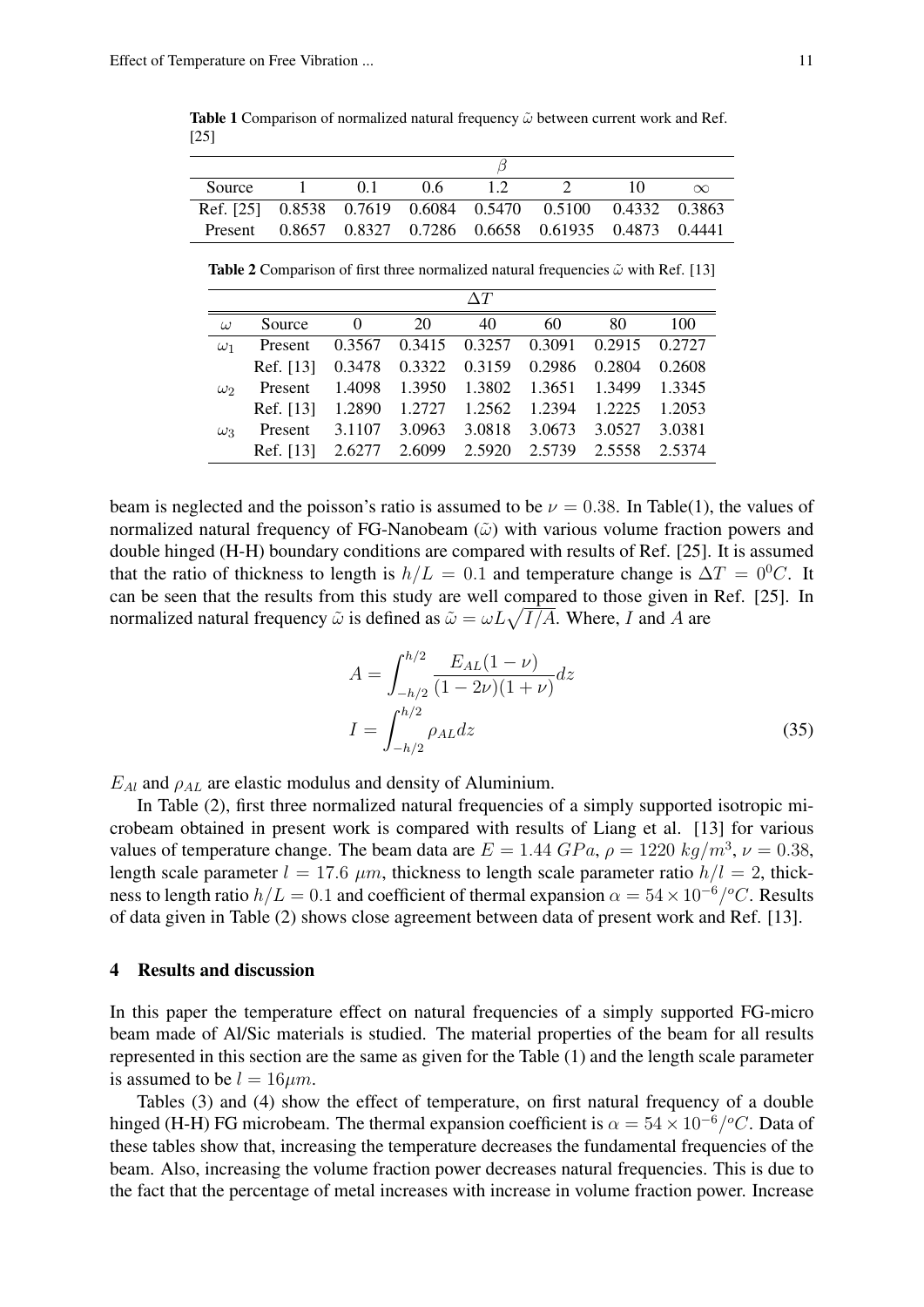|      |            |                |         | β       |         |                |         |         |
|------|------------|----------------|---------|---------|---------|----------------|---------|---------|
| h/L  | $\Delta T$ | $\overline{0}$ | 0.1     | 0.5     |         | $\overline{2}$ | 5       | 10      |
| 0.1  | $\theta$   | 13.2182        | 12.7371 | 11.3982 | 10.4239 | 9.3687         | 8.0740  | 7.2578  |
|      | 20         | 12.9544        | 12.4811 | 11.1676 | 10.2158 | 9.1886         | 7.9274  | 7.1274  |
|      | 40         | 12.6850        | 12.2197 | 10.9321 | 10.0034 | 9.0049         | 7.7781  | 6.9946  |
|      | 60         | 12.4099        | 11.9527 | 10.6915 | 9.7864  | 8.8173         | 7.6259  | 6.8593  |
|      | 80         | 12.1285        | 11.6795 | 10.4453 | 9.5645  | 8.6257         | 7.4706  | 6.7212  |
|      | 100        | 11.8404        | 11.3997 | 10.1931 | 9.3373  | 8.4298         | 7.3120  | 6.5802  |
|      | 120        | 11.5451        | 11.1130 | 9.9346  | 9.1044  | 8.2291         | 7.1498  | 6.4361  |
| 0.15 | $\theta$   | 30.1857        | 29.0875 | 26.0301 | 23.8044 | 21.3938        | 18.4365 | 16.5731 |
|      | 20         | 29.9247        | 28.3211 | 25.8021 | 23.5986 | 21.2156        | 18.2915 | 16.4441 |
|      | 40         | 29.6615        | 28.5789 | 25.5719 | 23.3910 | 21.0366        | 18.1454 | 16.3140 |
|      | 60         | 29.3959        | 28.3211 | 25.3397 | 23.1816 | 20.8547        | 17.998  | 16.1830 |
|      | 80         | 29.1278        | 28.061  | 25.1054 | 22.9702 | 20.6719        | 17.8495 | 16.0508 |
|      | 100        | 28.8573        | 27.7984 | 24.8688 | 22.7569 | 20.4875        | 17.6996 | 15.9175 |
|      | 120        | 28.5842        | 27.5334 | 24.6300 | 22.5415 | 20.3014        | 17.5486 | 15.7832 |

**Table 3** Fundamental natural frequency of FG-microbeam for  $h/l = 1$  and H-H boundary condition

**Table 4** Fundamental natural frequency of FG-microbeam for  $h/l = 4$  and H-H boundary condition

|      |            |                |        | $\beta$ |        |                |        |        |
|------|------------|----------------|--------|---------|--------|----------------|--------|--------|
| h/L  | $\Delta T$ | $\overline{0}$ | 0.1    | 0.5     | 1      | $\overline{2}$ | 5      | 10     |
| 0.1  | $\theta$   | 1.9400         | 1.8571 | 1.6513  | 1.5299 | 1.4219         | 1.2823 | 1.1612 |
|      | 20         | 1.8254         | 1.7451 | 1.5497  | 1.4395 | 1.3465         | 1.2238 | 1.1096 |
|      | 40         | 1.7031         | 1.6254 | 1.4410  | 1.3430 | 1.2665         | 1.1624 | 1.0555 |
|      | 60         | 1.5713         | 1.4961 | 1.3233  | 1.2391 | 1.1812         | 1.0975 | 0.9984 |
|      | 80         | 1.4273         | 1.3546 | 1.1941  | 1.1256 | 1.0892         | 1.0286 | 0.9379 |
|      | 100        | 1.2672         | 1.1964 | 1.0491  | 0.9993 | 0.9887         | 0.9547 | 0.8747 |
|      | 120        | 1.0836         | 1.0138 | 0.8806  | 0.8545 | 0.8767         | 0.8746 | 0.8032 |
| 0.15 | $\Omega$   | 4.4303         | 4.2410 | 3.7711  | 3.4937 | 3.2471         | 2.9280 | 2.6517 |
|      | 20         | 4.3182         | 4.1316 | 3.6719  | 3.4053 | 3.1732         | 2.8706 | 2.6010 |
|      | 40         | 4.2032         | 4.0191 | 3.5698  | 3.3146 | 3.0975         | 2.8120 | 2.5493 |
|      | 60         | 4.0849         | 3.9034 | 3.4648  | 3.2213 | 3.0200         | 2.7522 | 2.4965 |
|      | 80         | 3.9631         | 3.7842 | 3.3565  | 3.1253 | 2.9404         | 2.6911 | 2.4426 |
|      | 100        | 3.8374         | 3.6611 | 3.2446  | 3.0262 | 2.8585         | 2.6285 | 2.3875 |
|      | 120        | 3.7075         | 3.5337 | 3.1286  | 2.9237 | 2.7743         | 2.5644 | 2.3311 |

in  $h/L$ , increases the fundamental frequencies. On the other hand, comparison of the natural frequencies between Tables (3) and (4) shows that, the length scale parameter has significant effect on fundamental frequencies of the FG microbeam. As it can be seen from these tables, the natural frequencies decrease rapidly with increase in hight to length scale parameter.

Figure (2) compares the fundamental natural frequency of the FG-microbeam between the conventional and stress couple theories. The curves plotted in this figure, correspond to  $h/L =$ 0.1,  $\beta = 5$  and  $\Delta T = 60^{\circ}C$ . As the figure shows the difference between these two theories increases for small values of height to length scale parameter  $h/l$ . The fundamental frequency obtained by stress couple theory is more than twice of the conventional theory for  $h/l = 1$ , while the difference is negligible for  $h/l > 6$ . Also, it can be seen that, the predicted natural frequency by modified couple stress theory are higher than those obtained by the classical theory always.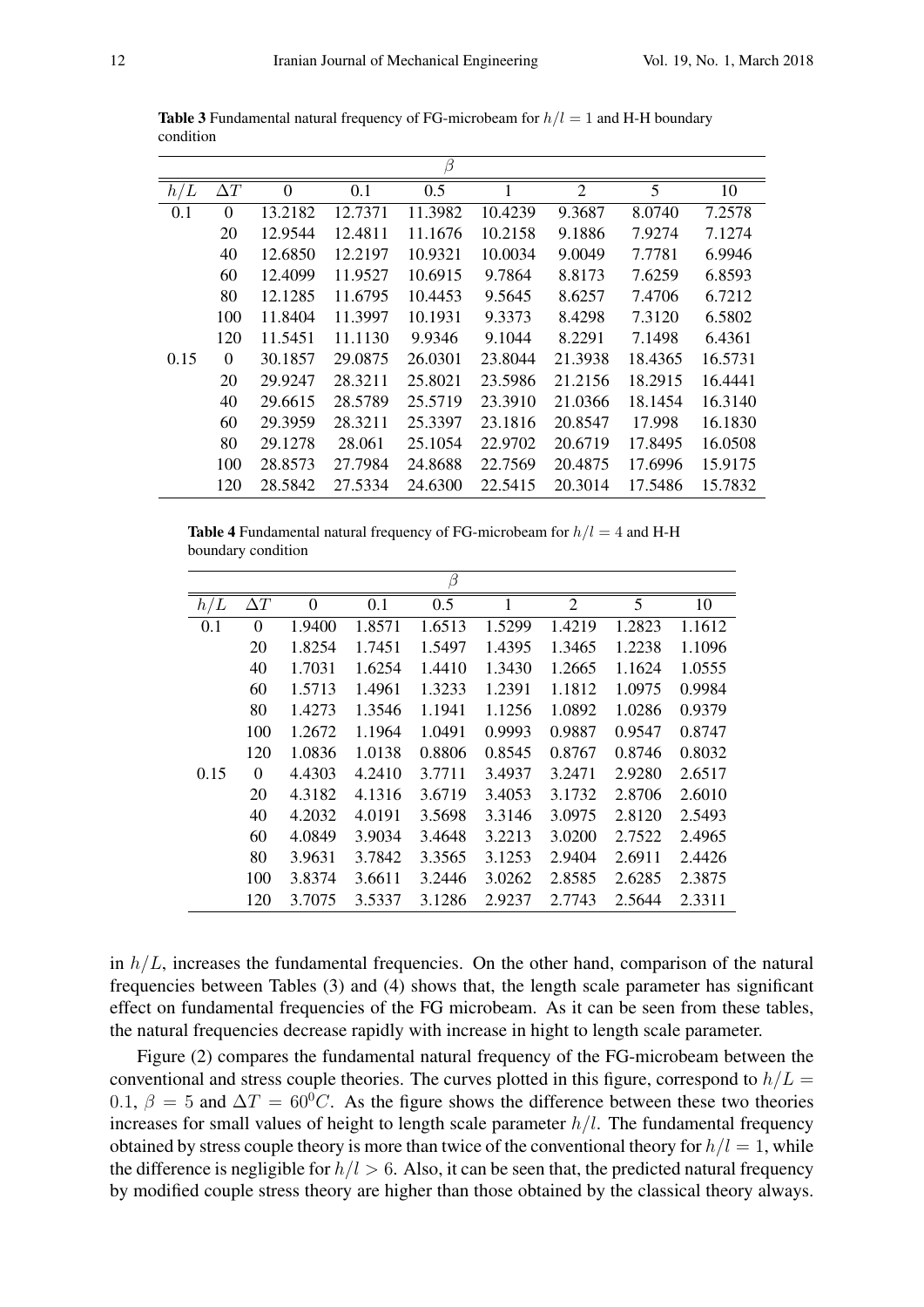

Figure 2 Comparison of fundamental frequency between conventional and stress-couple theories



**Figure 3** Effect of temperature on variation of natural frequency for  $\beta = 5$  and  $h/L = 0.1$ 

The difference between frequencies predicted by these two models is more significant when the thickness of the plate is small, but it is negligible when thickness of the beam is increased. This indicates that the size effect is tangible and must be taken into account when the thickness of the beam is in micron scale. Figure (3) shows fundamental frequencies of the FG microbeam versus the height to length scale parameter ratio at temperature range between 0 to  $100^{\circ}$ C. The figure shows that for  $h/l < 4$ , natural frequencies of the beam are highly affected by the length scale parameter. While, for  $h/l > 10$ , the natural frequencies are not affected by the length scale parameter. This behavior is seen for all temperature difference values. Table (5) shows the thermal effect on first natural frequency of a C-C FG microbeam. Data of these tables show that, increase in temperature results to decrease in fundamental frequencies of the beam. Also, increasing the volume fraction power decreases natural frequencies. This is due to the fact that the percentage of metal increases with increase in volume fraction power. Increase in  $h/L$ , increases the fundamental frequencies. On the other hand, comparison the natural frequencies of Tables (4) and (5) shows that natural frequency values in the same condition for C-C boundary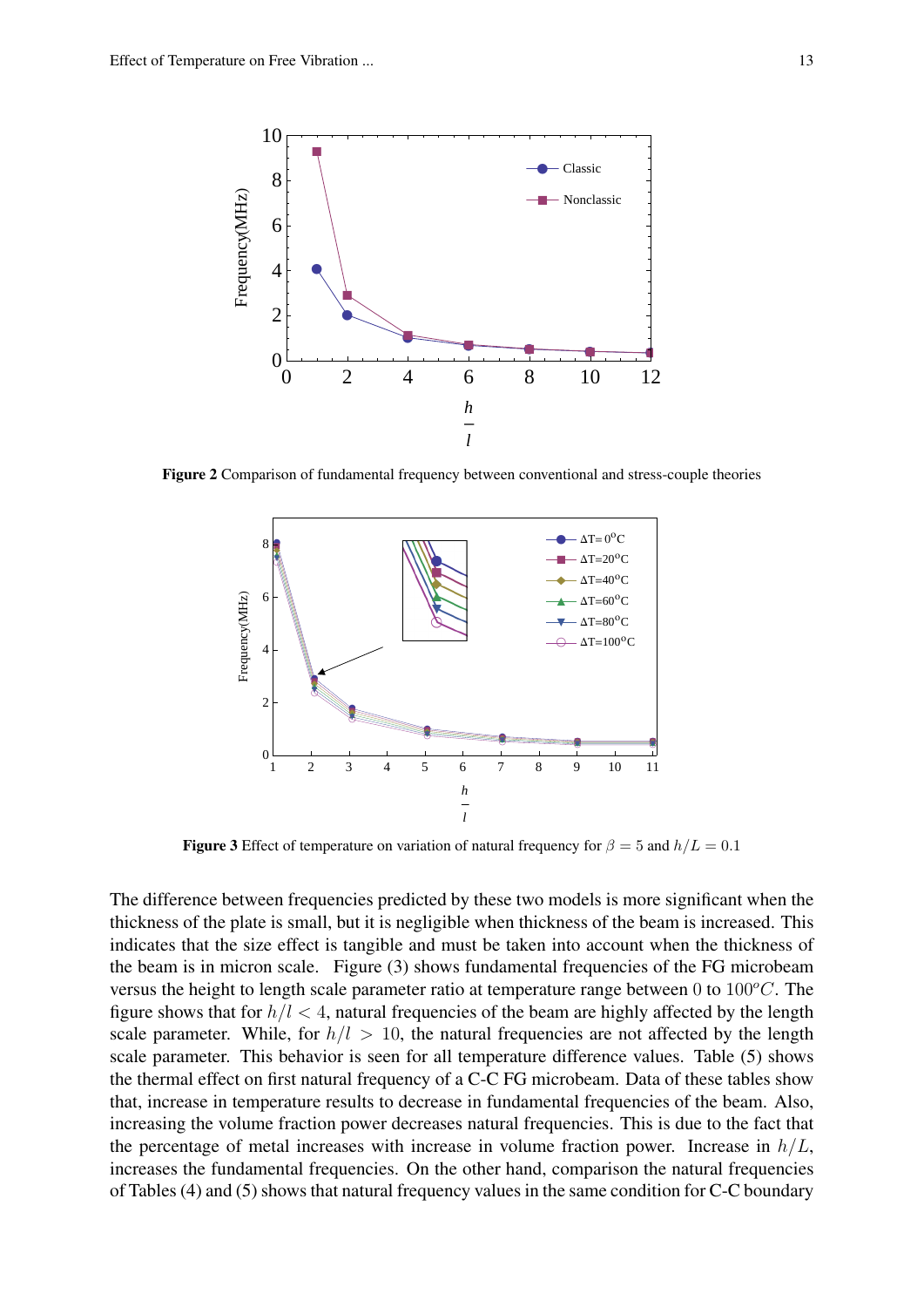|      |                |                  |        | β      |        |                |        |        |
|------|----------------|------------------|--------|--------|--------|----------------|--------|--------|
| h/L  | $\Delta T$     | $\boldsymbol{0}$ | 0.1    | 0.5    | 1      | $\overline{2}$ | 5      | 10     |
| 0.1  | $\overline{0}$ | 2.2390           | 2.1710 | 2.0081 | 1.9173 | 1.8408         | 1.7446 | 1.6623 |
|      | 20             | 2.1405           | 2.0760 | 1.9254 | 1.8460 | 1.7832         | 1.7020 | 1.6266 |
|      | 40             | 2.0372           | 1.9764 | 1.8390 | 1.7718 | 1.7236         | 1.6584 | 1.5902 |
|      | 60             | 1.9284           | 1.8716 | 1.7484 | 1.6943 | 1.6619         | 1.6136 | 1.5529 |
|      | 80             | 1.8130           | 1.7605 | 1.6528 | 1.6132 | 1.5978         | 1.5676 | 1.5147 |
|      | 100            | 1.6898           | 1.6419 | 1.5513 | 1.5278 | 1.5311         | 1.5201 | 1.4755 |
|      | 120            | 1.4352           | 1.5141 | 1.4426 | 1.4372 | 1.4612         | 1.4711 | 1.4352 |
| 0.15 | $\theta$       | 8.1821           | 8.1158 | 7.9787 | 7.9228 | 7.8919         | 7.8450 | 7.7838 |
|      | 20             | 8.1219           | 8.0592 | 7.9323 | 7.8842 | 7.8618         | 7.8238 | 7.7667 |
|      | 40             | 8.0614           | 8.0021 | 7.8856 | 7.8455 | 7.8316         | 7.8025 | 7.7495 |
|      | 60             | 8.0003           | 7.9446 | 7.8386 | 7.8065 | 7.8012         | 7.7811 | 7.7323 |
|      | 80             | 7.9388           | 7.8867 | 7.8013 | 7.7714 | 7.7507         | 7.7397 | 7.7151 |
|      | 100            | 7.8768           | 7.8284 | 7.7438 | 7.7280 | 7.7402         | 7.7302 | 7.6978 |
|      | 120            | 7.8143           | 7.7696 | 7.6959 | 7.6885 | 7.7094         | 7.7167 | 7.6805 |

Table 5 Variation of first natural frequency of FG-microbeam for C-C boundary conditions and  $h/l = 4$ 



**Figure 4** Variation of first natural frequency versus the temperature for  $h/L = 0.05$  and  $h/l = 1$ 

conditions is much higher in comparison to H-H boundary conditions. The tables show that, the natural frequencies decrease rapidly with increase in hight to length scale parameter.

Figures (4) and (5) show fundamental frequencies of a H-H FG microbeam versus power law index and temperature. In these figures, the thickness to length scale parameter ratio are  $h/l = 1$ and  $h/l = 4$  respectively. Data of these Figures show that, increase in temperature results to decrease in fundamental frequencies of the beam. Also, increasing the volume fraction power decreases natural frequencies. Also, increasing the volume fraction power and temperature results to decrease in natural frequencies. This is due to the fact that increase in temperature and volume fraction reduces the stiffness of the beam. Figure (6) compares the plot of first natural frequency versus the volume fraction power between H-H and C-C boundary conditions. In these figures, the thickness to length scale parameter ratios are  $h/l = 1$  and  $h/L = 0.1$ respectively. As it can be seen the frequencies of the C-C boundary conditions are higher than those of the H-H boundary conditions.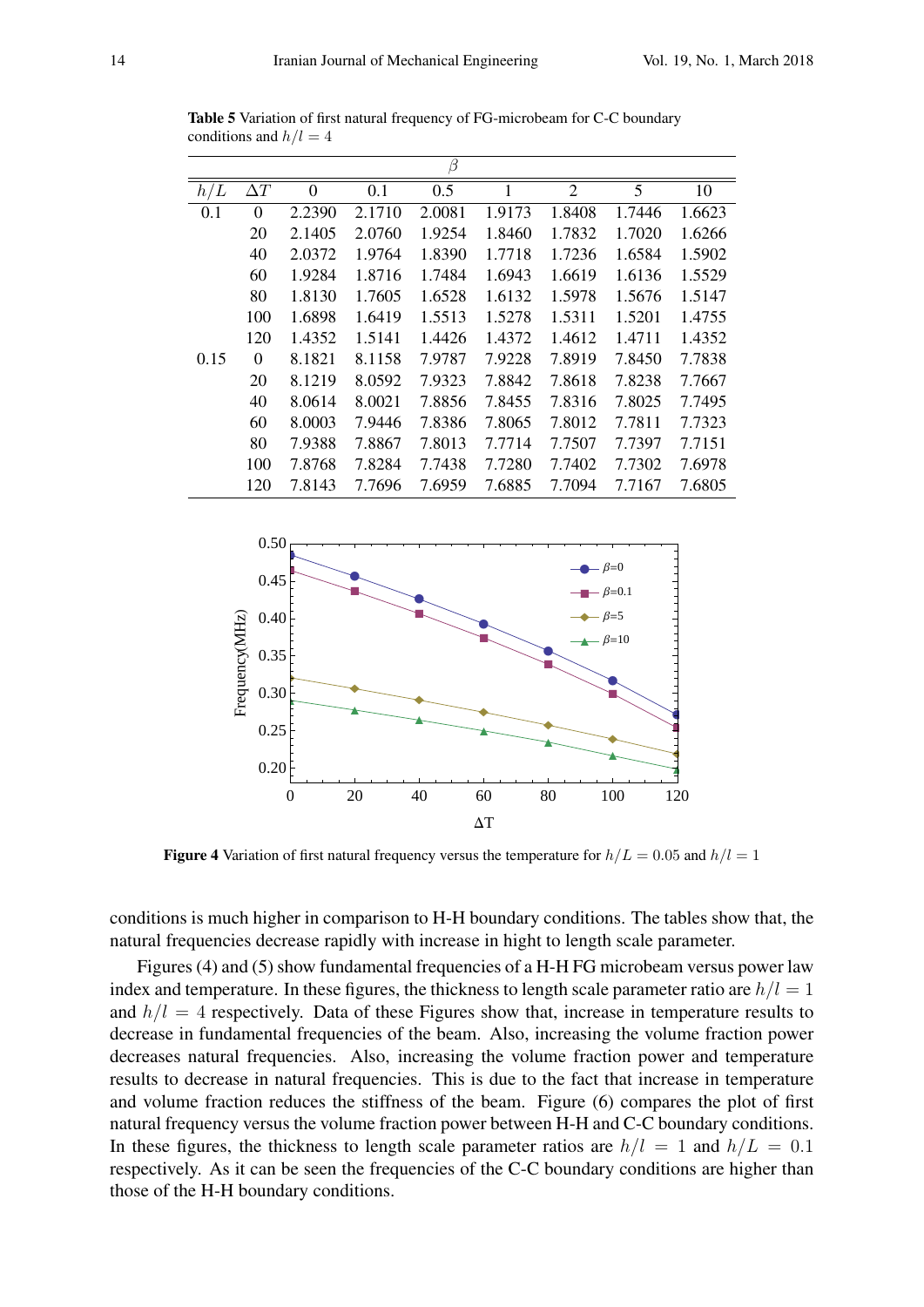

**Figure 5** Variation of first natural frequency versus the temperature for  $h/L = 0.05$  and  $h/l = 4$ 



Figure 6 Variation of first natural frequency versus the volume fraction power and boundary conditions for  $h/L = 0.1$ ,  $h/l = 1$  and  $\triangle T = 80^{\circ}C$ 

### 5 Conclusion

In this study, natural frequencies of the FG microbeam are obtained using the stress-couple theory. To this aim, the Lagrangian function of the beam based on the Timoshenko theory is obtained. Applying the Hamilton's principle with the Ritz approximation method, equations of natural frequencies of the beam are solved numerically to investigate effects of the temperature, the length scale parameter, the gradient of material through the thickness and geometric parameters of the beam on natural frequencies. Results obtained using the method applied in this paper are validated with those of given in the literature search for cases of the isotropic microbeam and the FG mircobeam. The numerical results show that, increasing the temperature decreases natural frequencies of the beam. Increasing the volume fraction of metal, also decreases natural frequencies. Comparison of frequencies obtained based on the stress-couple and the conventional theories shows that the difference of these theories is significant for small values of height to length scale ratio.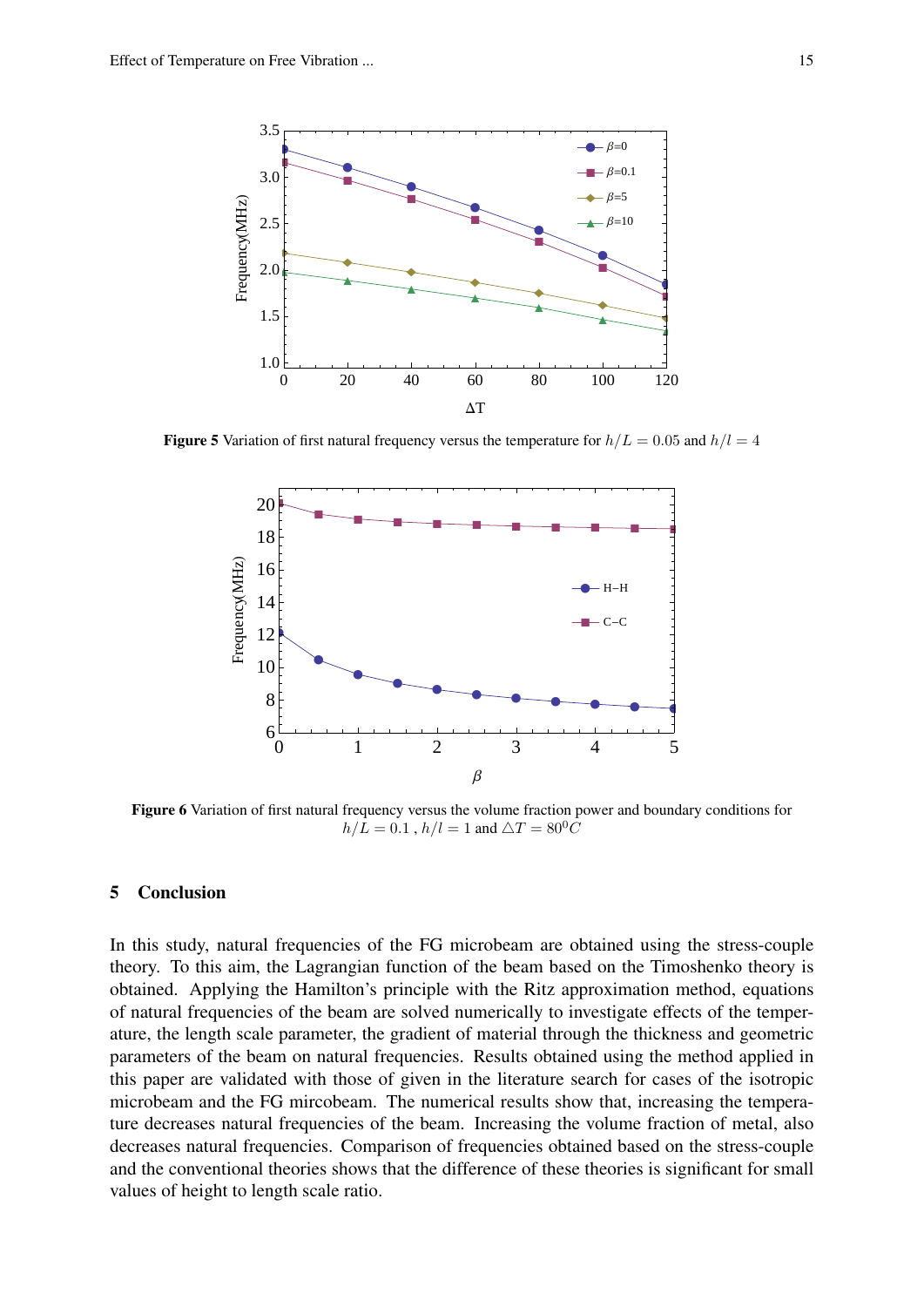#### References

- [1] Mindlin, R.D., "Micro-structure in Linear Elasticity", Archive for Rational Mechanics and Analysis, Vol. 16, No. 1, pp. 51–78, (1964).
- [2] Toupin, R.A., "Elastic Materials with Couple-stresses", Archive for Rational Mechanics and Analysis, Vol. 11, No. 1, pp. 385–414, (1962).
- [3] Kröner, E., "Elasticity Theory of Materials with Long Range Cohesive Forces", International Journal of Solids and Structures, Vol. 3, No. 5, pp. 731–742, (1967).
- [4] Eringen, A.C., "Linear Theory of Nonlocal Elasticity and Dispersion of Plane Waves", International Journal of Engineering Science, Vol. 10, No. 5, pp. 425 – 435, (1972).
- [5] Fleck, N.A., and Hutchinson, J.W., In Hutchinson, J.W., and Wu, T.Y., editors, *Strain Gradient Plasticity*, Volume 33 of *Advances in Applied Mechanics*, pages 295 – 361, Elsevier, New York, Academic Press, (1997).
- [6] Gao, H., Huang, Y., Nix, W., and Hutchinson, J., "Mechanism-based Strain Gradient Plasticity I. Theory", Journal of the Mechanics and Physics of Solids, Vol. 47, No. 6, pp. 1239  $-1263, (1999)$ .
- [7] Yang, F., Chong, A., Lam, D., and Tong, P., "Couple Stress Based Strain Gradient Theory for Elasticity", International Journal of Solids and Structures, Vol. 39, No. 10, pp. 2731 – 2743, (2002).
- [8] Yang, Y., Zhang, L., and Lim, C.W., "Wave Propagation in Double-walled Carbon Nanotubes on a Novel Analytically Nonlocal Timoshenko-beam Model", Journal of Sound and Vibration, Vol. 330, No. 8, pp. 1704–1717, (2011).
- [9] Ke, L.L., and Wang, Y.S., "Flow-induced Vibration and Instability of Embedded Doublewalled Carbon Nanotubes Based on a Modified Couple Stress Theory", Physica E: Low-Dimensional Systems and Nanostructures, Vol. 43, No. 5, pp. 1031–1039, (2011).
- [10] Wang, L., "Wave Propagation of Fluid-conveying Single-walled Carbon Nanotubes via Gradient Elasticity Theory", Computational Materials Science, Vol. 49, No. 4, pp. 761– 766, (2010).
- [11] Ke, L.L., and Wang, Y.S., "Size Effect on Dynamic Stability of Functionally Graded Microbeams Based on a Modified Couple Stress Theory", Composite Structures, Vol. 93, No. 2, pp.  $342 - 350$ ,  $(2011)$ .
- [12] Ma, H., Gao, X.L., and Reddy, J., "A Microstructure-dependent Timoshenko Beam Model Based on a Modified Couple Stress Theory", Journal of the Mechanics and Physics of Solids, Vol. 56, No. 12, pp. 3379–3391, (2008).
- [13] Ke, L.L., Wang, Y.S., and Wang, Z.D., "Thermal Effect on Free Vibration and Buckling of Size-dependent Microbeams", Physica E: Low-dimensional Systems and Nanostructures, Vol. 43, No. 7, pp. 1387–1393, (2011).
- [14] Asghari, M., Kahrobaiyan, M., and Ahmadian, M., "A Nonlinear Timoshenko Beam Formulation Based on the Modified Couple Stress Theory", International Journal of Engineering Science, Vol. 48, No. 12, pp. 1749–1761, (2010).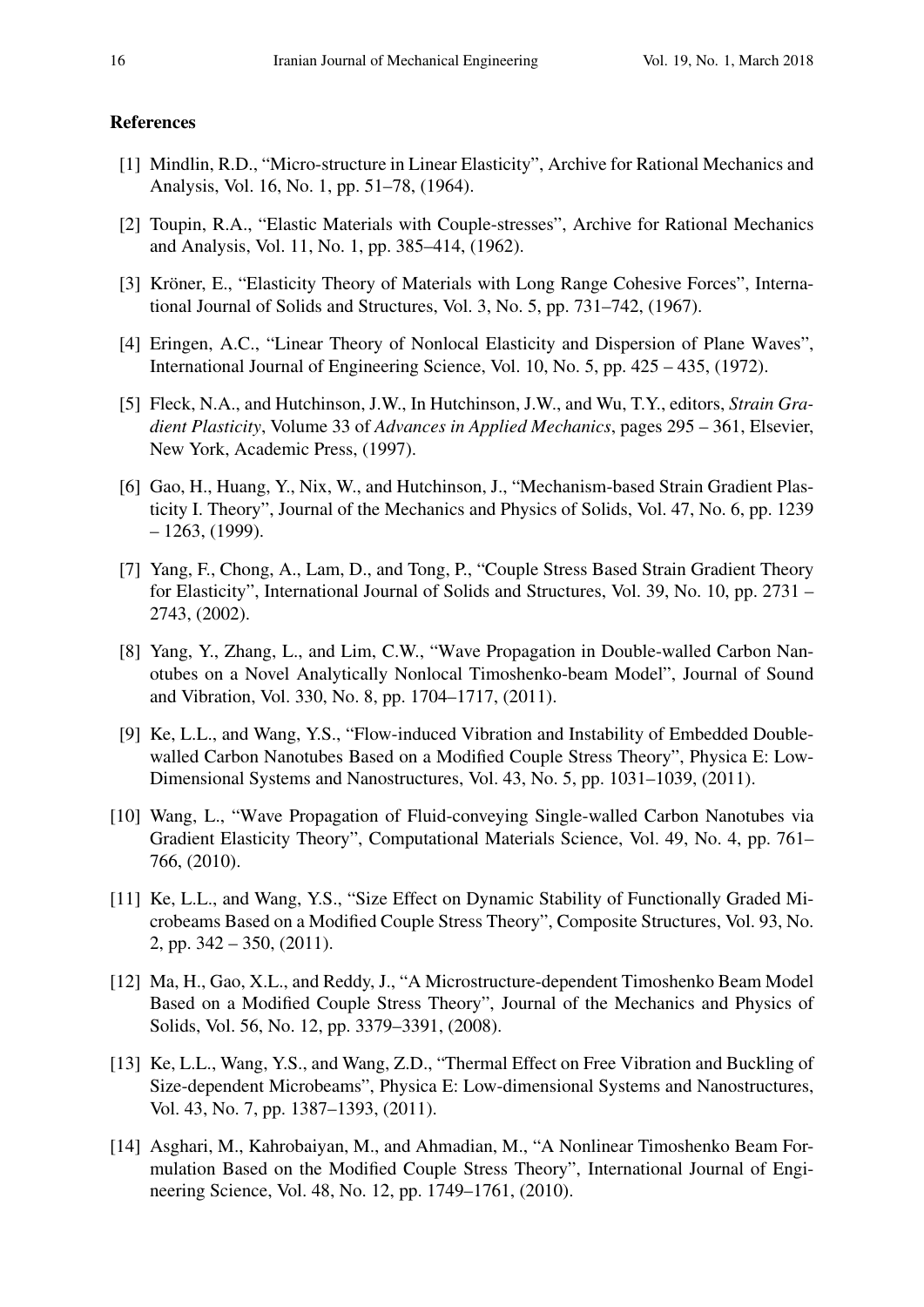- [15] Salamat-talab, M., Nateghi, A., and Torabi, J., "Static and Dynamic Analysis of Thirdorder Shear Deformation FG Micro Beam Based on Modified Couple Stress Theory", International Journal of Mechanical Sciences, Vol. 57, No. 1, pp. 63–73, (2012).
- [16] Ebrahimi, F., and Salari, E., "Thermal Buckling and Free Vibration Analysis of Size Dependent Timoshenko FG Nanobeams in Thermal Environments", Composite Structures, Vol. 128, pp. 363 – 380, (2015).
- [17] Lee, H.L., Chu, S.S., and Chang, W.J., "Vibration Analysis of Scanning Thermal Microscope Probe Nanomachining using Timoshenko Beam Theory", Current Applied Physics, Vol. 10, No. 2, pp. 570 – 573, (2010).
- [18] Soh, A.K., Sun, Y., and Fang, D., "Vibration of Microscale Beam Induced by Laser Pulse", Journal of Sound and Vibration, Vol. 311, No. 12, pp. 243 – 253, (2008).
- [19] Park, S.K., and Gao, X.L., "BernoulliEuler Beam Model Based on a Modified Couple Stress Theory", Journal of Micromechanics and Microengineering, Vol. 16, No. 11, pp. 2355, (2006).
- [20] Kong, S., Zhou, S., Nie, Z., and Wang, K., "The Size-dependent Natural Frequency of Bernoulli-Euler Micro-beams", International Journal of Engineering Science, Vol. 46, No. 5, pp. 427 – 437, (2008).
- [21] Xiang, H., and Yang, J., "Free and Forced Vibration of a Laminated FGM Timoshenko Beam of Variable Thickness under Heat Conduction", Composites Part B: Engineering, Vol. 39, No. 2, pp. 292 – 303, (2008).
- [22] Zenkour, A.M., Arefi, M., and Alshehri, N.A., "Size-dependent Analysis of a Sandwich Curved Nanobeam Integrated with Piezomagnetic Face-sheets", Results in Physics, Vol. 7, pp. 2172 – 2182, (2017).
- [23] Arefi, M., and Zenkour, A.M., "Vibration and Bending Analysis of a Sandwich Microbeam with Two Integrated Piezo-magnetic Face-sheets", Composite Structures, Vol. 159, pp. 479 – 490, (2017).
- [24] Arefi, M., and Zenkour, A.M., "Transient Analysis of a Three-layer Microbeam Subjected to Electric Potential", International Journal of Smart and Nano Materials, Vol. 8, No. 1, pp. 20–40, (2017).
- [25] Ansari, R., Gholami, R., and Sahmani, S., "Free Vibration Analysis of Size-dependent Functionally Graded Microbeams Based on the Strain Gradient Timoshenko Beam Theory", Composite Structures, Vol. 94, No. 1, pp. 221 – 228, (2011).

#### Nomenclature

- $[K]$  Stiffness matrix
- $|M|$  Mass matrix
- $E_c$  Modulus of elasticity of ceramic
- $E_m$  Modulus of elasticity of metal
- $l$  Material length scale parameter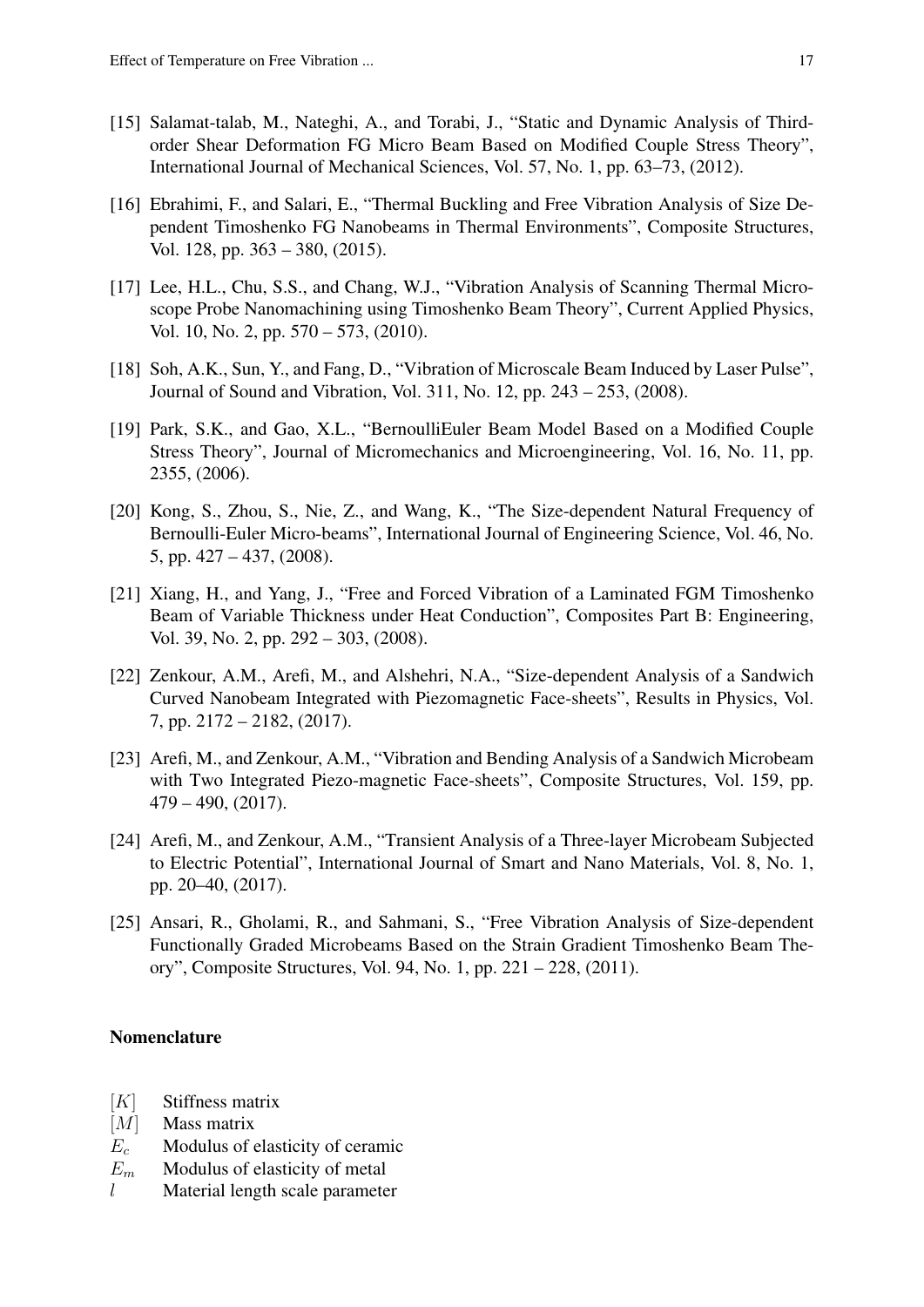- $m_{ij}$  Stress-couple tensor components
- T Kinetic energy
- $u_i$  Displacement vector components
- $U_s$  Strain energy
- $V_c$  Volume fraction of ceramic
- $V_m$  Volume fraction of metal
- q Vector of constants

## *Greek Symbols*

- $\chi_{ij}$  Curvature tensor components
- $\epsilon_{ij}$  Strain tensor components
- $\lambda$  Lame constant
- $\mu$  Shear modulus
- $\rho_c$  Density of ceramic
- $\rho_m$  Density of metal
- $\sigma_{ij}$  Stress tensor components
- $\theta_i$  Rotation vector components

# Appendix

The stiffness and mass matrix [K], [M] in Eqs. (33) are

$$
[K] = \begin{bmatrix} [K_{mn}^{aa}] & [K_{mn}^{ab}] & [K_{mn}^{ac}] \\ [K_{mn}^{bb}] & [K_{mn}^{bc}] \\ sym & [K_{mn}^{ca}] \end{bmatrix}, [M] = \begin{bmatrix} [M_{mn}^{aa}] & [M_{mn}^{ab}] & [M_{mn}^{ac}] \\ [M_{mn}^{bb}] & [M_{mn}^{bc}] \\ sym & [M_{mn}^{cc}] \end{bmatrix}
$$
(36)

where

$$
[K_{mn}^{aa}] = \frac{\partial^2 U_m}{\partial A_m \partial A_n}, [K_{mn}^{bb}] = \frac{\partial^2 U_m}{\partial B_m \partial B_n}, [K_{mn}^{cc}] = \frac{\partial^2 U_m}{\partial C_m \partial C_n},
$$
  
\n
$$
[K_{mn}^{ab}] = \frac{\partial^2 U_m}{\partial A_m \partial B_n}, [K_{mn}^{bc}] = \frac{\partial^2 U_m}{\partial B_m \partial C_n}, [K_{mn}^{ac}] = \frac{\partial^2 U_m}{\partial A_m \partial C_n},
$$
  
\n
$$
[M_{mn}^{aa}] = \frac{\partial^2 w}{\partial A_m \partial A_n}, [M_{mn}^{bb}] = \frac{\partial^2 w}{\partial B_m \partial B_n}, [M_{mn}^{cc}] = \frac{\partial^2 w}{\partial C_m \partial C_n},
$$
  
\n
$$
[M_{mn}^{ab}] = \frac{\partial^2 w}{\partial A_m \partial B_n}, [M_{mn}^{bc}] = \frac{\partial^2 w}{\partial B_m \partial C_n}, [M_{mn}^{ac}] = \frac{\partial^2 w}{\partial A_m \partial C_n}
$$
 (37)

In this work a model with 9 degrees of freedom is applied for H-H and C-C boundary conditions. The generalized coordinates of the model are:  $A_i$ ,  $B_i$  and  $C_i$  with  $i = 1$  to 3. Elements of sub-matrices in the stiffness matrix [K] and the mass matrix [M] for 9 degrees of freedom are

$$
[K_{mn}^{aa}] = B \begin{bmatrix} K_{11}^{aa} & K_{12}^{aa} & K_{13}^{aa} \\ K_{22}^{aa} & K_{23}^{aa} \\ sym & K_{33}^{aa} \end{bmatrix}, [M_{mn}^{aa}] = \begin{bmatrix} M_{11}^{aa} & M_{12}^{aa} & M_{13}^{aa} \\ M_{22}^{aa} & M_{23}^{aa} \\ sym & M_{33}^{aa} \end{bmatrix}
$$
(38)